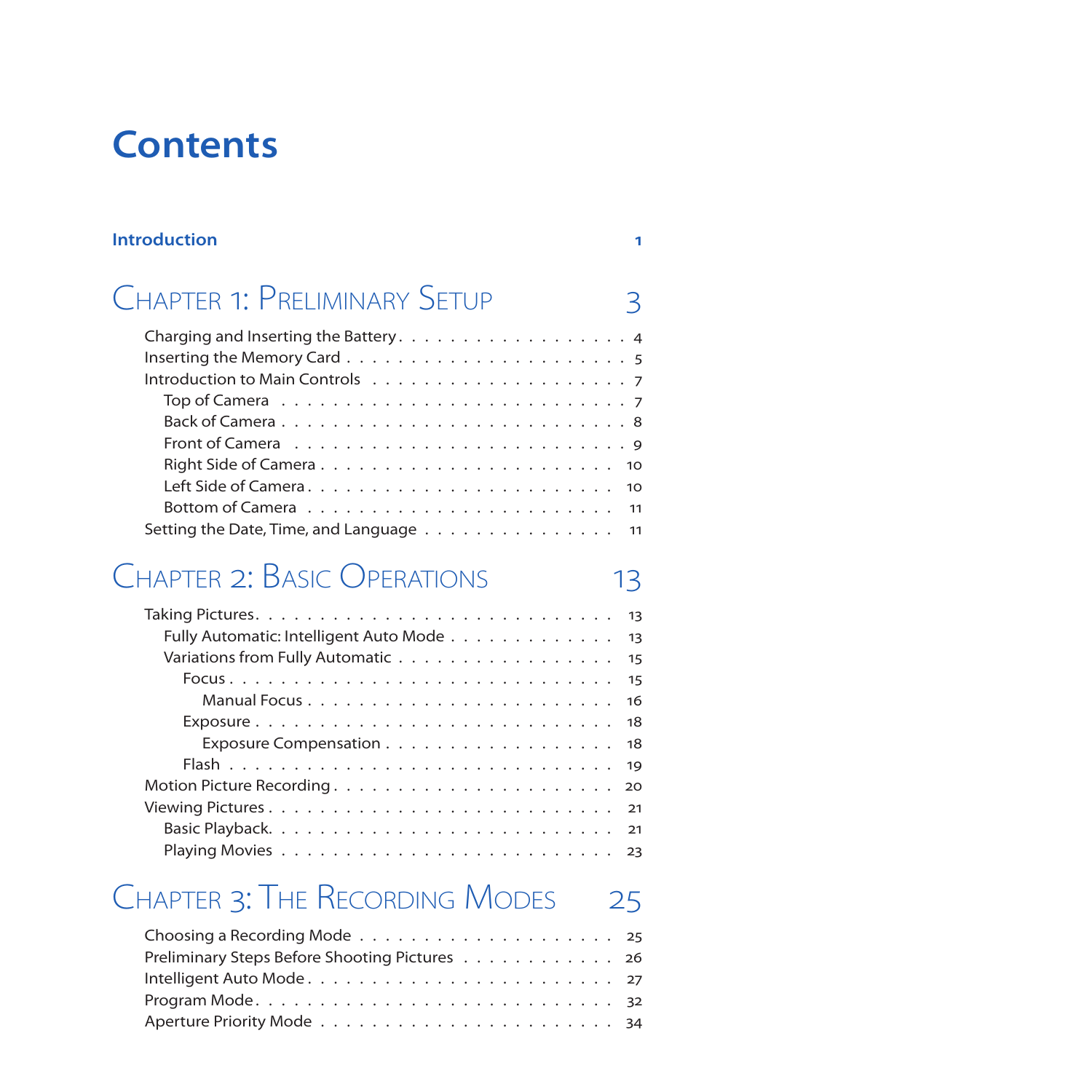#### Chapter 4: The Recording Menu and the Quick Menu 41

| The Recording Menu $\dots\dots\dots\dots\dots\dots\dots\dots\dots\dots\dots$ | 41 |
|------------------------------------------------------------------------------|----|
|                                                                              | 43 |
|                                                                              | 47 |
|                                                                              | 48 |
|                                                                              | 50 |
| AFS/AFF/AFC                                                                  | 52 |
|                                                                              | 52 |
|                                                                              | 54 |
|                                                                              | 54 |
|                                                                              | 55 |
|                                                                              | 55 |
|                                                                              | 57 |
|                                                                              | 57 |
| Simultaneous Record w/o Filter                                               | 58 |
|                                                                              | 58 |
|                                                                              | 59 |
|                                                                              | 59 |
|                                                                              | 61 |
|                                                                              | 63 |
|                                                                              | 64 |
|                                                                              | 65 |
|                                                                              | 66 |
|                                                                              | 67 |
|                                                                              | 67 |
|                                                                              | 68 |
|                                                                              | 70 |
|                                                                              | 71 |
| Auto Exposure Compensation                                                   | 72 |
|                                                                              | 72 |
|                                                                              | 72 |
|                                                                              | 73 |
|                                                                              | 73 |
|                                                                              | 73 |
|                                                                              | 75 |
|                                                                              | 76 |
|                                                                              | 77 |
|                                                                              | 78 |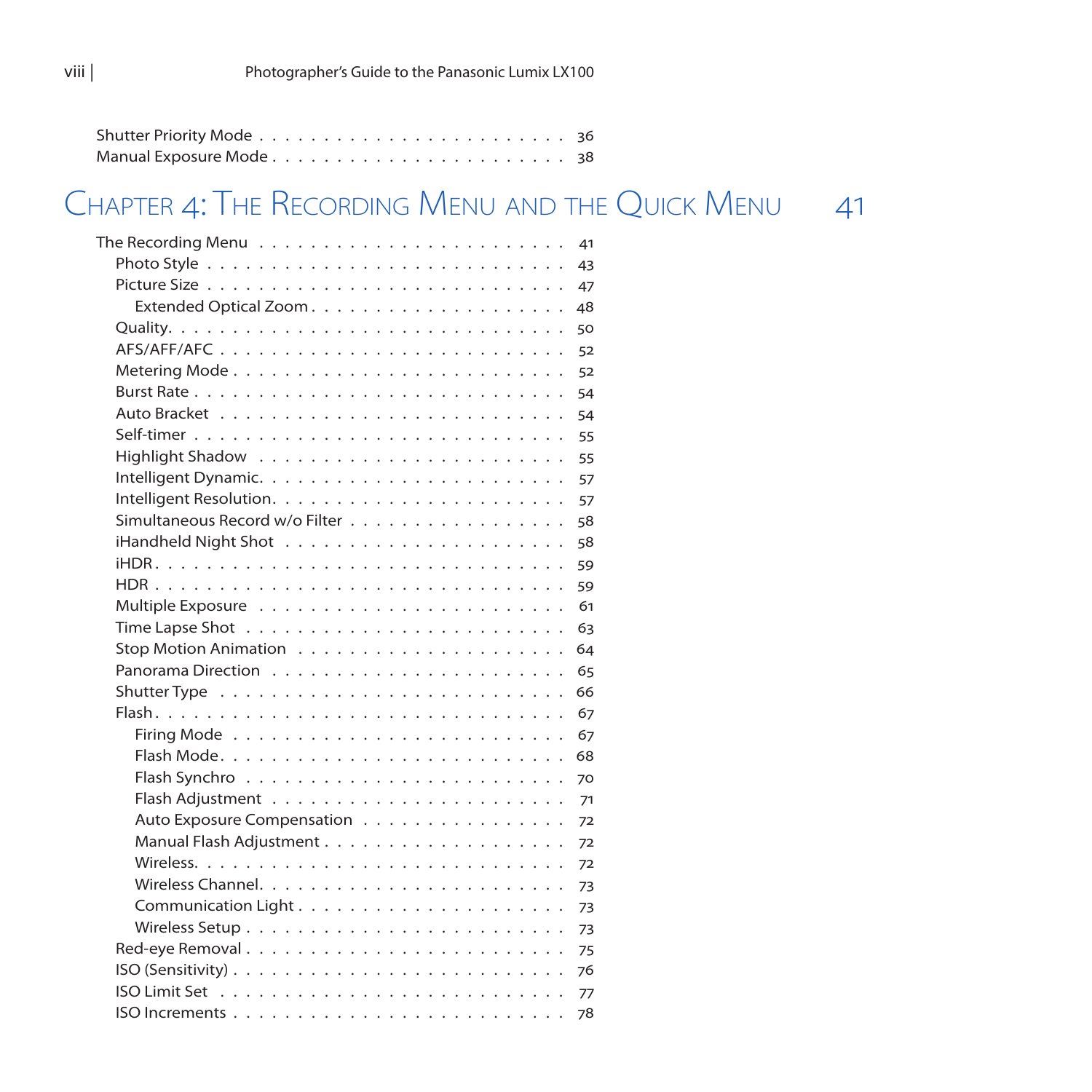| Face Recognition $\ldots \ldots \ldots \ldots \ldots \ldots \ldots \ldots$ |  |  |  |  |  |  |  |  |  |  |  |  |  |
|----------------------------------------------------------------------------|--|--|--|--|--|--|--|--|--|--|--|--|--|
|                                                                            |  |  |  |  |  |  |  |  |  |  |  |  |  |
|                                                                            |  |  |  |  |  |  |  |  |  |  |  |  |  |
|                                                                            |  |  |  |  |  |  |  |  |  |  |  |  |  |

# CHAPTER 5: PHYSICAL CONTROLS

| 85                                                                                     |
|----------------------------------------------------------------------------------------|
| 87                                                                                     |
| 87                                                                                     |
| 88                                                                                     |
| 88                                                                                     |
| 89                                                                                     |
| 89                                                                                     |
| 90                                                                                     |
| 90                                                                                     |
| Exposure Compensation Dial<br>90                                                       |
| 91                                                                                     |
| 91                                                                                     |
| 103                                                                                    |
| 103                                                                                    |
| 104                                                                                    |
| 104                                                                                    |
| Up Button: ISO $\ldots \ldots \ldots \ldots \ldots \ldots \ldots \ldots \ldots$<br>104 |
| Right Button: White Balance.<br>105                                                    |
| Left Button: Autofocus Mode/MF Assist<br>110                                           |
| Use of Left Button in Autofocus Mode.<br>111                                           |
| Face/Eye Detection $\ldots \ldots \ldots \ldots \ldots \ldots \ldots$<br>111           |
| 112                                                                                    |
|                                                                                        |
|                                                                                        |
|                                                                                        |
|                                                                                        |
|                                                                                        |
| Use of Left Button in Manual Focus Mode. 117                                           |
|                                                                                        |
|                                                                                        |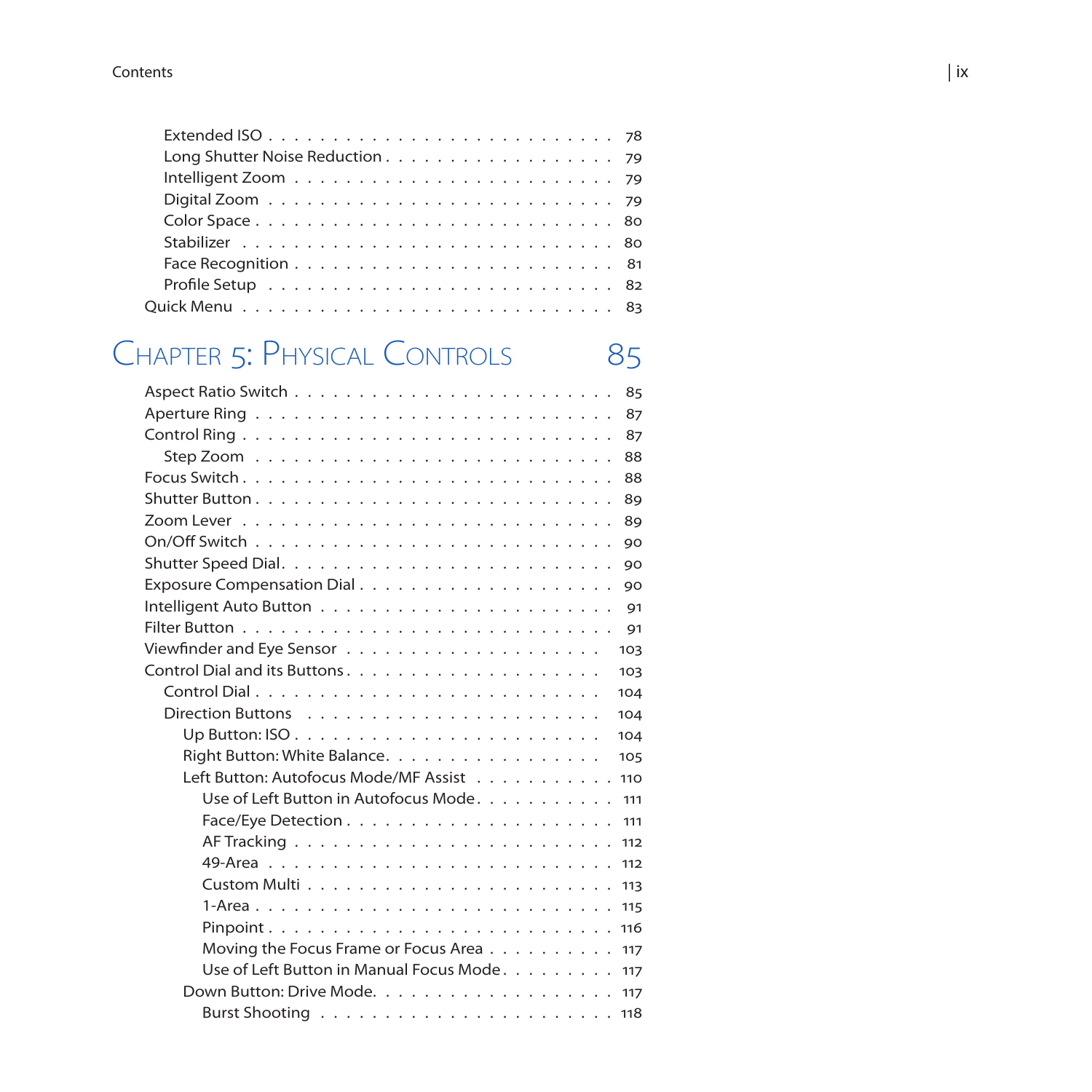| 128                                                                                    |  |
|----------------------------------------------------------------------------------------|--|
| 128                                                                                    |  |
| 128                                                                                    |  |
| Display Button $\ldots \ldots \ldots \ldots \ldots \ldots \ldots \ldots \ldots$<br>128 |  |
|                                                                                        |  |
|                                                                                        |  |
|                                                                                        |  |
| Fn3 Button $\ldots \ldots \ldots \ldots \ldots \ldots \ldots \ldots \ldots \ldots$     |  |
| Assigning Functions to Function Buttons 133                                            |  |
| 134                                                                                    |  |
|                                                                                        |  |
| 136                                                                                    |  |
| 136                                                                                    |  |
| 136                                                                                    |  |

# CHAPTER 6: PLAYBACK 137

| Index View and Enlarging Images.<br>137                                            |
|------------------------------------------------------------------------------------|
| The Playback Menu $\dots\dots\dots\dots\dots\dots\dots\dots\dots\dots\dots$<br>138 |
| 139                                                                                |
| 139                                                                                |
| [Play] Picture Only/Video Only<br>140                                              |
| 140                                                                                |
|                                                                                    |
|                                                                                    |
|                                                                                    |
|                                                                                    |
|                                                                                    |
| 144                                                                                |
| 147                                                                                |
| 148                                                                                |
| 149                                                                                |
| 150                                                                                |
| 151                                                                                |
|                                                                                    |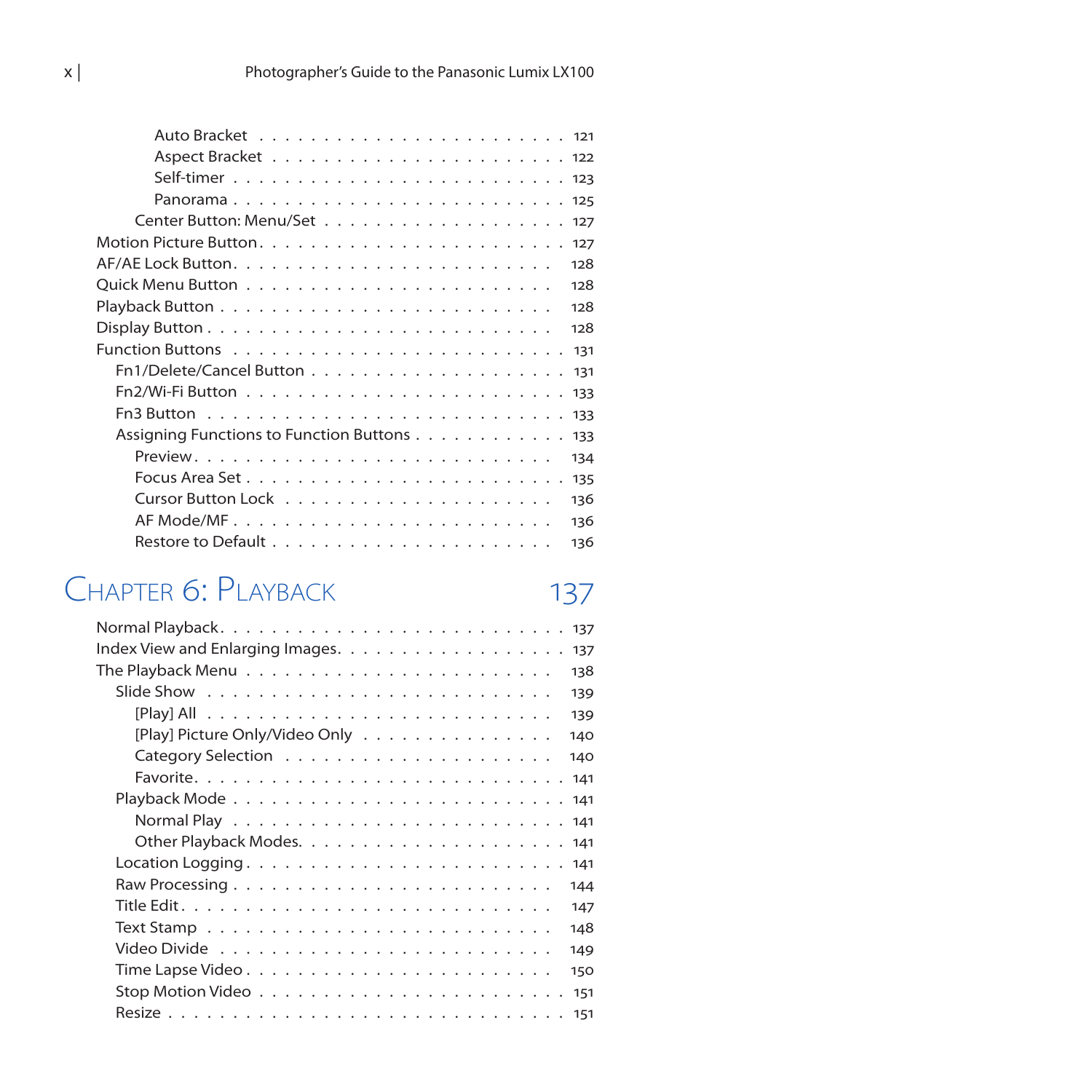# Chapter 7: The Custom Menu and the Setup Menu 157

| Utilize Custom Set Feature/Custom Set Memory<br>158   |
|-------------------------------------------------------|
| 159                                                   |
| 160                                                   |
| 160                                                   |
|                                                       |
| 161                                                   |
| 162                                                   |
| 162                                                   |
| 163                                                   |
| 163                                                   |
| 163                                                   |
| 164                                                   |
| 164                                                   |
| 165                                                   |
| Manual Focus (MF) Assist and MF Assist Display<br>165 |
| 167                                                   |
| 167                                                   |
| 168                                                   |
| 170                                                   |
|                                                       |
| 171                                                   |
| 172                                                   |
| 172                                                   |
|                                                       |
| 173                                                   |
| 174                                                   |
| 174                                                   |
| Monitor Information Display.<br>174                   |
| Recording Area<br>175                                 |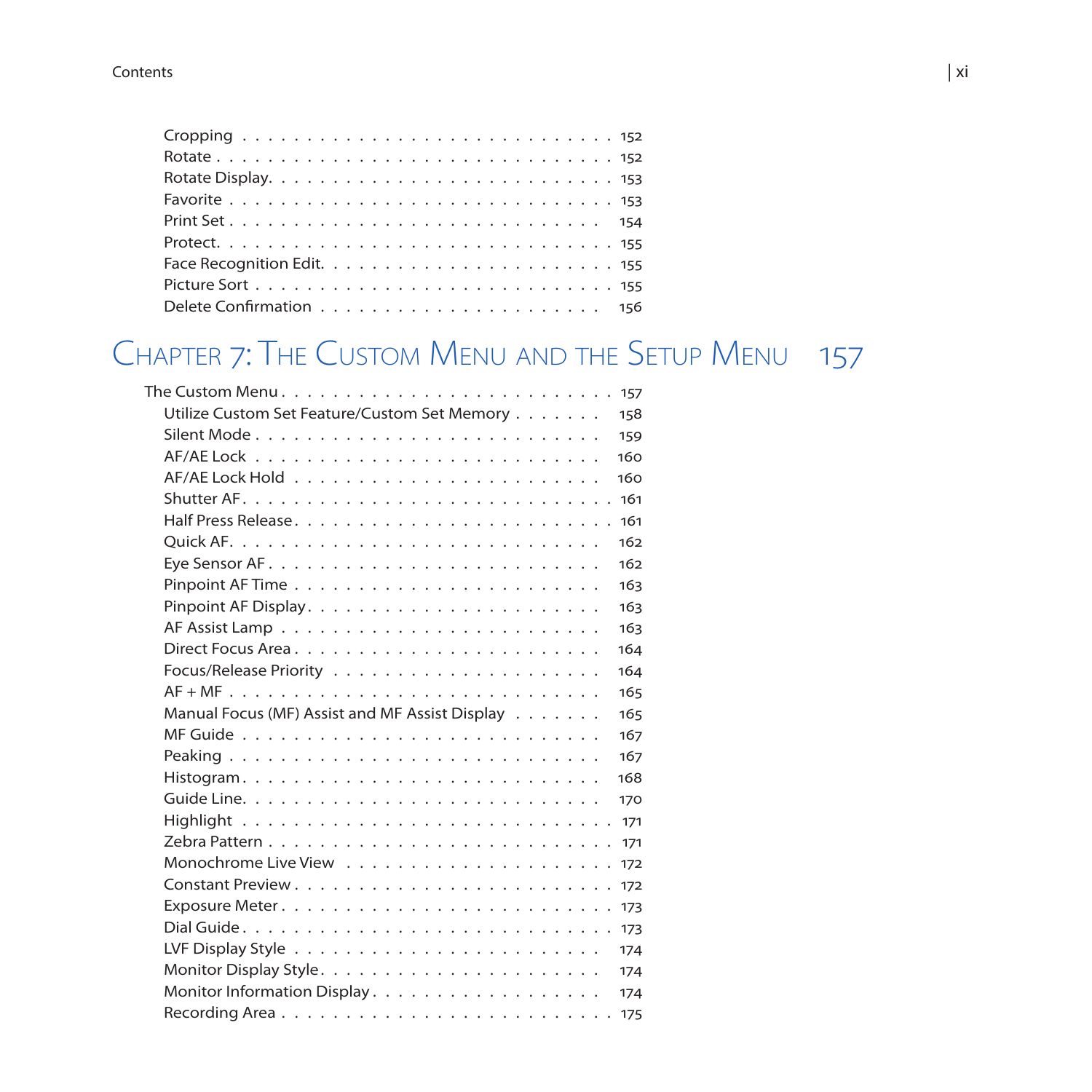|                                                                                        | 175 |
|----------------------------------------------------------------------------------------|-----|
|                                                                                        | 176 |
|                                                                                        | 177 |
|                                                                                        | 178 |
|                                                                                        | 179 |
|                                                                                        | 179 |
|                                                                                        | 180 |
|                                                                                        | 181 |
|                                                                                        | 181 |
|                                                                                        | 181 |
| The Setup Menu $\ldots \ldots \ldots \ldots \ldots \ldots \ldots \ldots \ldots \ldots$ | 182 |
|                                                                                        | 182 |
|                                                                                        | 183 |
|                                                                                        | 183 |
|                                                                                        | 184 |
|                                                                                        | 184 |
|                                                                                        | 185 |
|                                                                                        | 185 |
|                                                                                        | 185 |
|                                                                                        | 186 |
|                                                                                        | 186 |
|                                                                                        | 187 |
|                                                                                        | 187 |
|                                                                                        | 187 |
|                                                                                        | 188 |
| Language                                                                               | 188 |
|                                                                                        | 189 |
|                                                                                        | 189 |
|                                                                                        | 189 |
|                                                                                        | 190 |
|                                                                                        | 190 |
|                                                                                        | 190 |
|                                                                                        |     |

# CHAPTER 8: MOTION PICTURES 191

| Basics of LX100 Videography $\ldots \ldots \ldots \ldots \ldots \ldots \ldots \ldots$ |  |
|---------------------------------------------------------------------------------------|--|
| Quick Start for Motion Picture Recording 192                                          |  |
| General Settings for Motion Picture Recording 192                                     |  |
| Exposure $\ldots \ldots \ldots \ldots \ldots \ldots \ldots \ldots \ldots \ldots$      |  |
|                                                                                       |  |
|                                                                                       |  |
|                                                                                       |  |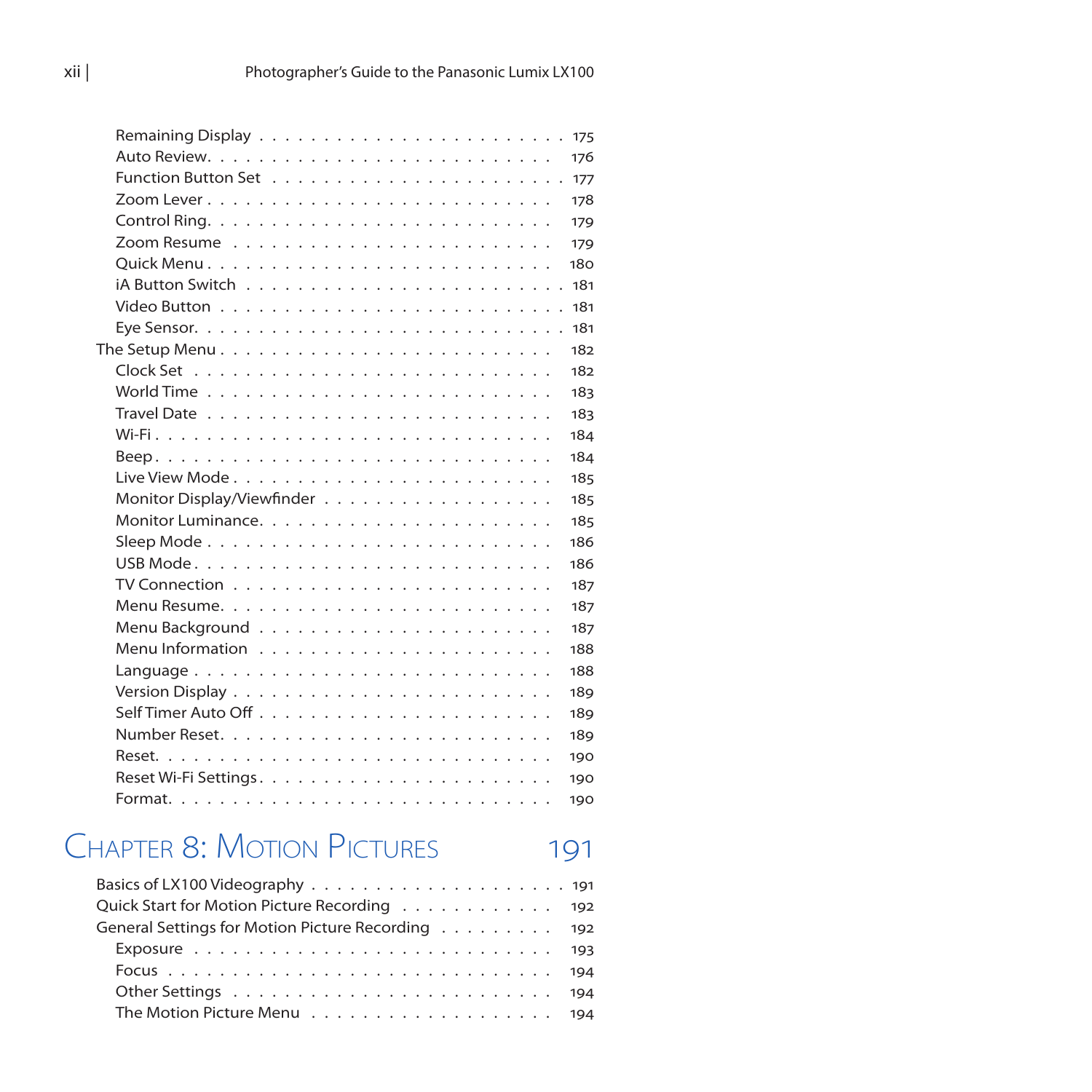|                                     | 195 |
|-------------------------------------|-----|
|                                     | 195 |
|                                     | 197 |
|                                     | 197 |
|                                     | 199 |
|                                     | 199 |
|                                     | 200 |
|                                     | 200 |
|                                     | 200 |
|                                     | 200 |
|                                     | 200 |
|                                     | 200 |
|                                     | 200 |
| Microphone Level Display.           | 200 |
| Microphone Level Adjustment         | 201 |
|                                     | 201 |
| Using External Microphones          | 202 |
|                                     | 202 |
| Recommendations for Recording Video | 205 |
| Motion Picture Playback and Editing | 205 |
|                                     | 207 |
|                                     |     |

# Chapter 9: Wi-Fi and Other Topics 209

| 209                                                           |
|---------------------------------------------------------------|
|                                                               |
|                                                               |
| Controlling the Camera with a Smartphone or Tablet 213        |
| Sending Images and Videos to Smartphone or Tablet<br>214      |
| Uploading Images by Wi-Fi to Social Networks 217              |
| Connecting to a Computer to Transfer Images Wirelessly<br>218 |
| Viewing Images Wirelessly on TV.<br>219                       |
| 219                                                           |
|                                                               |
| Digiscoping and Astrophotography<br>222                       |
| 223                                                           |

# APPENDIX A: ACCESSORIES 225